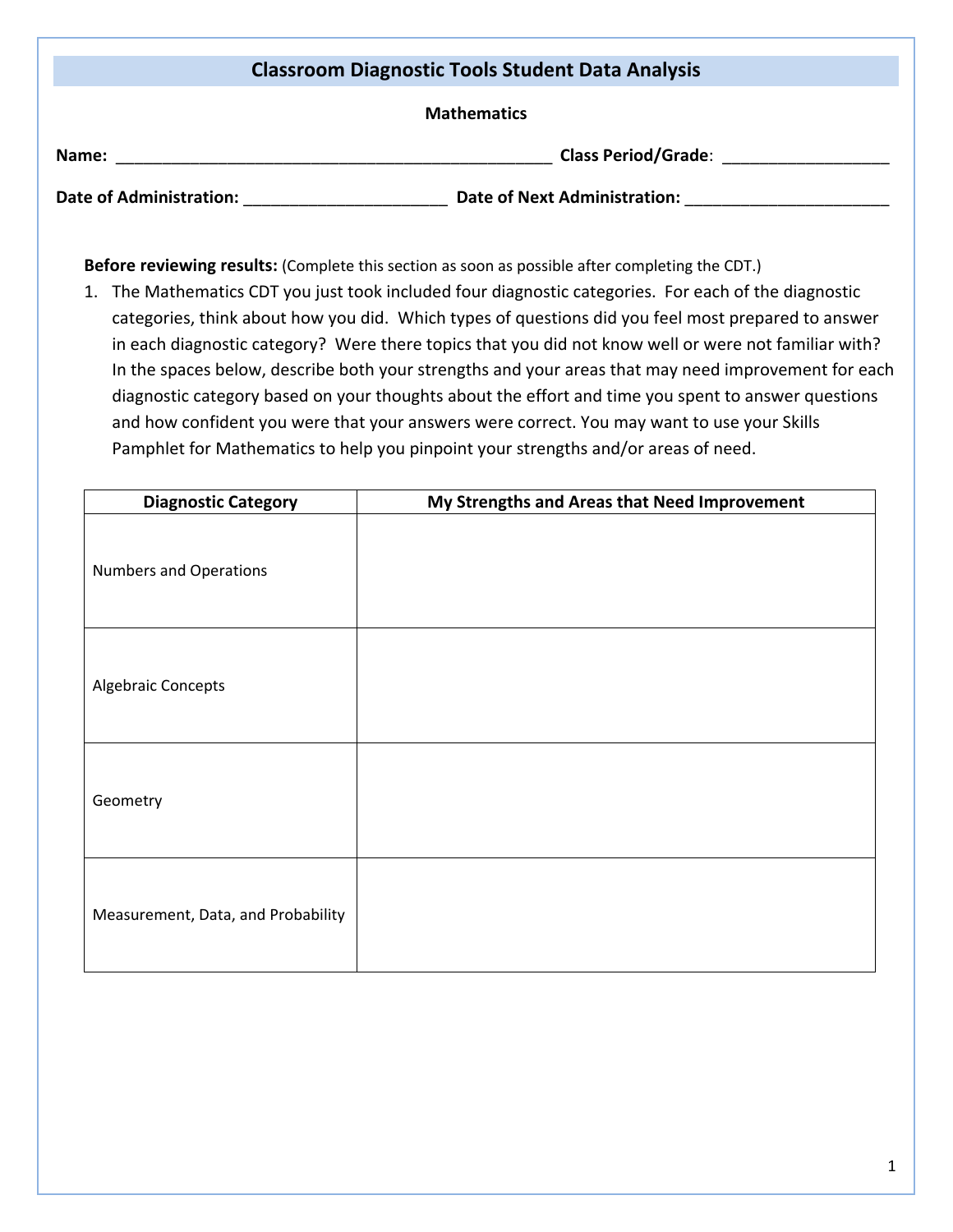## **Look at the results in your Individual Map to complete the section below.**

**2. Reviewing Results:** (Place an X in each row to show the location of each of your scores (overall and each diagnostic category). Then answer the questions below.)

| <b>Score</b>                       | Red | Green | <b>Blue</b> |
|------------------------------------|-----|-------|-------------|
| Overall Score                      |     |       |             |
| <b>Numbers and Operations</b>      |     |       |             |
| <b>Algebraic Concepts</b>          |     |       |             |
| Geometry                           |     |       |             |
| Measurement, Data, and Probability |     |       |             |

Did you expect your overall score to be higher/lower or are your results consistent with your learning so far in this subject/course? Remember, if this is the beginning of the school year, it may be acceptable for you to be in the Red range right now.

\_\_\_\_\_\_\_\_\_\_\_\_\_\_\_\_\_\_\_\_\_\_\_\_\_\_\_\_\_\_\_\_\_\_\_\_\_\_\_\_\_\_\_\_\_\_\_\_\_\_\_\_\_\_\_\_\_\_\_\_\_\_\_\_\_\_\_\_\_\_\_\_\_\_\_\_\_\_\_\_\_\_\_\_

\_\_\_\_\_\_\_\_\_\_\_\_\_\_\_\_\_\_\_\_\_\_\_\_\_\_\_\_\_\_\_\_\_\_\_\_\_\_\_\_\_\_\_\_\_\_\_\_\_\_\_\_\_\_\_\_\_\_\_\_\_\_\_\_\_\_\_\_\_\_\_\_\_\_\_\_\_\_\_\_\_\_\_\_

\_\_\_\_\_\_\_\_\_\_\_\_\_\_\_\_\_\_\_\_\_\_\_\_\_\_\_\_\_\_\_\_\_\_\_\_\_\_\_\_\_\_\_\_\_\_\_\_\_\_\_\_\_\_\_\_\_\_\_\_\_\_\_\_\_\_\_\_\_\_\_\_\_\_\_\_\_\_\_\_\_\_\_\_

Which diagnostic category has the highest score? \_\_\_\_\_\_\_\_\_\_\_\_\_\_\_\_\_\_\_\_\_\_\_\_\_\_\_\_\_\_\_\_ Which diagnostic category has the lowest score?  $\blacksquare$ 

Do you have any diagnostic categories of concern? Why are you concerned about these categories? What evidence other than your CDT score do you have that this is an area of concern for you?

\_\_\_\_\_\_\_\_\_\_\_\_\_\_\_\_\_\_\_\_\_\_\_\_\_\_\_\_\_\_\_\_\_\_\_\_\_\_\_\_\_\_\_\_\_\_\_\_\_\_\_\_\_\_\_\_\_\_\_\_\_\_\_\_\_\_\_\_\_\_\_\_\_\_\_\_\_\_\_\_\_\_\_\_

\_\_\_\_\_\_\_\_\_\_\_\_\_\_\_\_\_\_\_\_\_\_\_\_\_\_\_\_\_\_\_\_\_\_\_\_\_\_\_\_\_\_\_\_\_\_\_\_\_\_\_\_\_\_\_\_\_\_\_\_\_\_\_\_\_\_\_\_\_\_\_\_\_\_\_\_\_\_\_\_\_\_\_\_

\_\_\_\_\_\_\_\_\_\_\_\_\_\_\_\_\_\_\_\_\_\_\_\_\_\_\_\_\_\_\_\_\_\_\_\_\_\_\_\_\_\_\_\_\_\_\_\_\_\_\_\_\_\_\_\_\_\_\_\_\_\_\_\_\_\_\_\_\_\_\_\_\_\_\_\_\_\_\_\_\_\_\_\_

\_\_\_\_\_\_\_\_\_\_\_\_\_\_\_\_\_\_\_\_\_\_\_\_\_\_\_\_\_\_\_\_\_\_\_\_\_\_\_\_\_\_\_\_\_\_\_\_\_\_\_\_\_\_\_\_\_\_\_\_\_\_\_\_\_\_\_\_\_\_\_\_\_\_\_\_\_\_\_\_\_\_\_\_

Do you have any diagnostic categories of strength? Why do you feel these are areas of strength? What evidence other than your CDT score do you have that this is an area of strength for you?

\_\_\_\_\_\_\_\_\_\_\_\_\_\_\_\_\_\_\_\_\_\_\_\_\_\_\_\_\_\_\_\_\_\_\_\_\_\_\_\_\_\_\_\_\_\_\_\_\_\_\_\_\_\_\_\_\_\_\_\_\_\_\_\_\_\_\_\_\_\_\_\_\_\_\_\_\_\_\_\_\_\_\_\_

\_\_\_\_\_\_\_\_\_\_\_\_\_\_\_\_\_\_\_\_\_\_\_\_\_\_\_\_\_\_\_\_\_\_\_\_\_\_\_\_\_\_\_\_\_\_\_\_\_\_\_\_\_\_\_\_\_\_\_\_\_\_\_\_\_\_\_\_\_\_\_\_\_\_\_\_\_\_\_\_\_\_\_\_

\_\_\_\_\_\_\_\_\_\_\_\_\_\_\_\_\_\_\_\_\_\_\_\_\_\_\_\_\_\_\_\_\_\_\_\_\_\_\_\_\_\_\_\_\_\_\_\_\_\_\_\_\_\_\_\_\_\_\_\_\_\_\_\_\_\_\_\_\_\_\_\_\_\_\_\_\_\_\_\_\_\_\_\_

\_\_\_\_\_\_\_\_\_\_\_\_\_\_\_\_\_\_\_\_\_\_\_\_\_\_\_\_\_\_\_\_\_\_\_\_\_\_\_\_\_\_\_\_\_\_\_\_\_\_\_\_\_\_\_\_\_\_\_\_\_\_\_\_\_\_\_\_\_\_\_\_\_\_\_\_\_\_\_\_\_\_\_\_